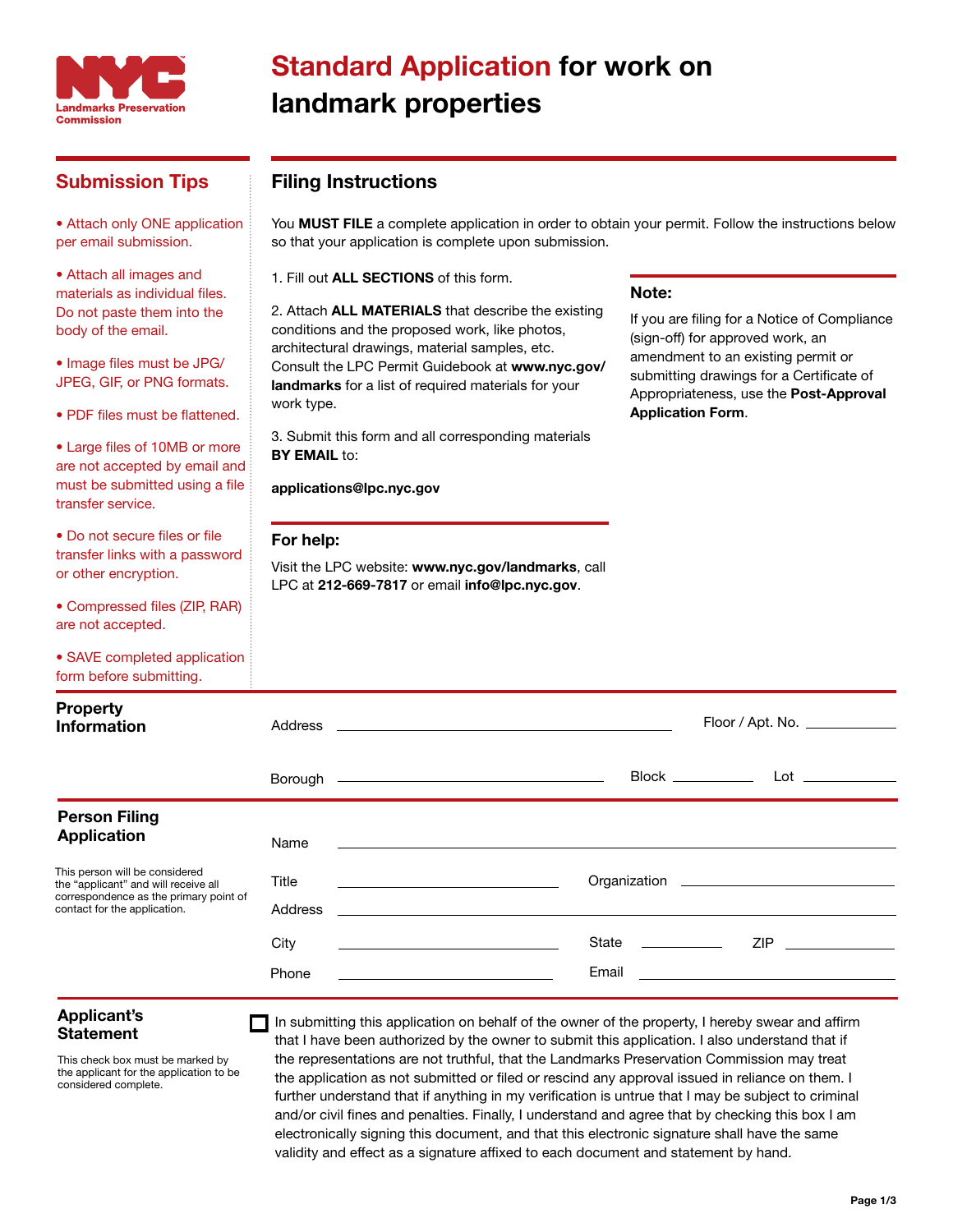

| <b>Proposed Work</b><br>Check all that apply. | Interior Alterations: Altering or making changes to interior spaces<br>Restoration and Other Facade Work, Roof Work: Repairing or restoring the facade, roof or<br>other architectural features |                                                                             |  |  |  |  |  |  |                                                                                                                                                                                                                                                                                                                                                                                                                                                                                                                                                                                                                                                                                                                                                                                                                                                                                                                                                                                                                                                                                                                                                                                                                                                                                                                                                    |  |  |  |  |  |  |  |  |  |  |
|-----------------------------------------------|-------------------------------------------------------------------------------------------------------------------------------------------------------------------------------------------------|-----------------------------------------------------------------------------|--|--|--|--|--|--|----------------------------------------------------------------------------------------------------------------------------------------------------------------------------------------------------------------------------------------------------------------------------------------------------------------------------------------------------------------------------------------------------------------------------------------------------------------------------------------------------------------------------------------------------------------------------------------------------------------------------------------------------------------------------------------------------------------------------------------------------------------------------------------------------------------------------------------------------------------------------------------------------------------------------------------------------------------------------------------------------------------------------------------------------------------------------------------------------------------------------------------------------------------------------------------------------------------------------------------------------------------------------------------------------------------------------------------------------|--|--|--|--|--|--|--|--|--|--|
|                                               |                                                                                                                                                                                                 |                                                                             |  |  |  |  |  |  | Storefronts: Installing, repairing or replacing storefronts<br>Awnings and Canopies: Installing or replacing awnings and canopies<br><b>Signage:</b> Installing or replacing signs and related lighting<br>Windows and Doors: Installing, repairing or replacing windows and doors<br><b>Additions and New Construction:</b> Making additions to existing buildings, and constructing<br>new buildings<br><b>Excavation:</b> Excavating in basements, cellars, yards and areaways<br>Front, Side, Rear Yards and Areaways: Making changes to the front, side or rear yards and<br>areaways<br>Barrier-Free Access: Making changes to doors and entrances and installing or replacing ramps<br>and lifts<br>Sidewalks: Installing, repairing or replacing sidewalks and vault lights<br>Health, Safety, Utility Equipment: Installing health, safety and utility equipment (e.g. security<br>cameras, utility meters, light fixtures, etc.)<br>Heating, Ventilation, Air Conditioning (HVAC), and Other Mechanical Equipment: Installing<br>or replacing HVAC equipment and other equipment (e.g. solar panels, generators, etc.)<br>Fire Escapes: Installing, replacing or repairing fire escapes<br>Temporary Installations: Installing temporary signs, artwork, banners, kiosks or making other<br>temporary construction-related modifications |  |  |  |  |  |  |  |  |  |  |
|                                               | <b>Other: (Describe)</b>                                                                                                                                                                        |                                                                             |  |  |  |  |  |  |                                                                                                                                                                                                                                                                                                                                                                                                                                                                                                                                                                                                                                                                                                                                                                                                                                                                                                                                                                                                                                                                                                                                                                                                                                                                                                                                                    |  |  |  |  |  |  |  |  |  |  |
|                                               | Additional<br><b>Information</b><br>Answer yes or no.                                                                                                                                           | No<br>Yes<br>Do you intend to fix work that was done without an LPC Permit? |  |  |  |  |  |  |                                                                                                                                                                                                                                                                                                                                                                                                                                                                                                                                                                                                                                                                                                                                                                                                                                                                                                                                                                                                                                                                                                                                                                                                                                                                                                                                                    |  |  |  |  |  |  |  |  |  |  |
|                                               |                                                                                                                                                                                                 | If yes, provide the Warning Letter/Summons/Notice of Violation No.          |  |  |  |  |  |  |                                                                                                                                                                                                                                                                                                                                                                                                                                                                                                                                                                                                                                                                                                                                                                                                                                                                                                                                                                                                                                                                                                                                                                                                                                                                                                                                                    |  |  |  |  |  |  |  |  |  |  |
|                                               |                                                                                                                                                                                                 | Are you filing with any other NYC agencies?<br>Yes<br>No                    |  |  |  |  |  |  |                                                                                                                                                                                                                                                                                                                                                                                                                                                                                                                                                                                                                                                                                                                                                                                                                                                                                                                                                                                                                                                                                                                                                                                                                                                                                                                                                    |  |  |  |  |  |  |  |  |  |  |
|                                               |                                                                                                                                                                                                 | If yes, check all that apply below                                          |  |  |  |  |  |  |                                                                                                                                                                                                                                                                                                                                                                                                                                                                                                                                                                                                                                                                                                                                                                                                                                                                                                                                                                                                                                                                                                                                                                                                                                                                                                                                                    |  |  |  |  |  |  |  |  |  |  |
|                                               |                                                                                                                                                                                                 | Department of Buildings                                                     |  |  |  |  |  |  |                                                                                                                                                                                                                                                                                                                                                                                                                                                                                                                                                                                                                                                                                                                                                                                                                                                                                                                                                                                                                                                                                                                                                                                                                                                                                                                                                    |  |  |  |  |  |  |  |  |  |  |
|                                               |                                                                                                                                                                                                 | Board of Standards and Appeals                                              |  |  |  |  |  |  |                                                                                                                                                                                                                                                                                                                                                                                                                                                                                                                                                                                                                                                                                                                                                                                                                                                                                                                                                                                                                                                                                                                                                                                                                                                                                                                                                    |  |  |  |  |  |  |  |  |  |  |
|                                               |                                                                                                                                                                                                 | <b>City Planning</b>                                                        |  |  |  |  |  |  |                                                                                                                                                                                                                                                                                                                                                                                                                                                                                                                                                                                                                                                                                                                                                                                                                                                                                                                                                                                                                                                                                                                                                                                                                                                                                                                                                    |  |  |  |  |  |  |  |  |  |  |

 $\Box$  Other